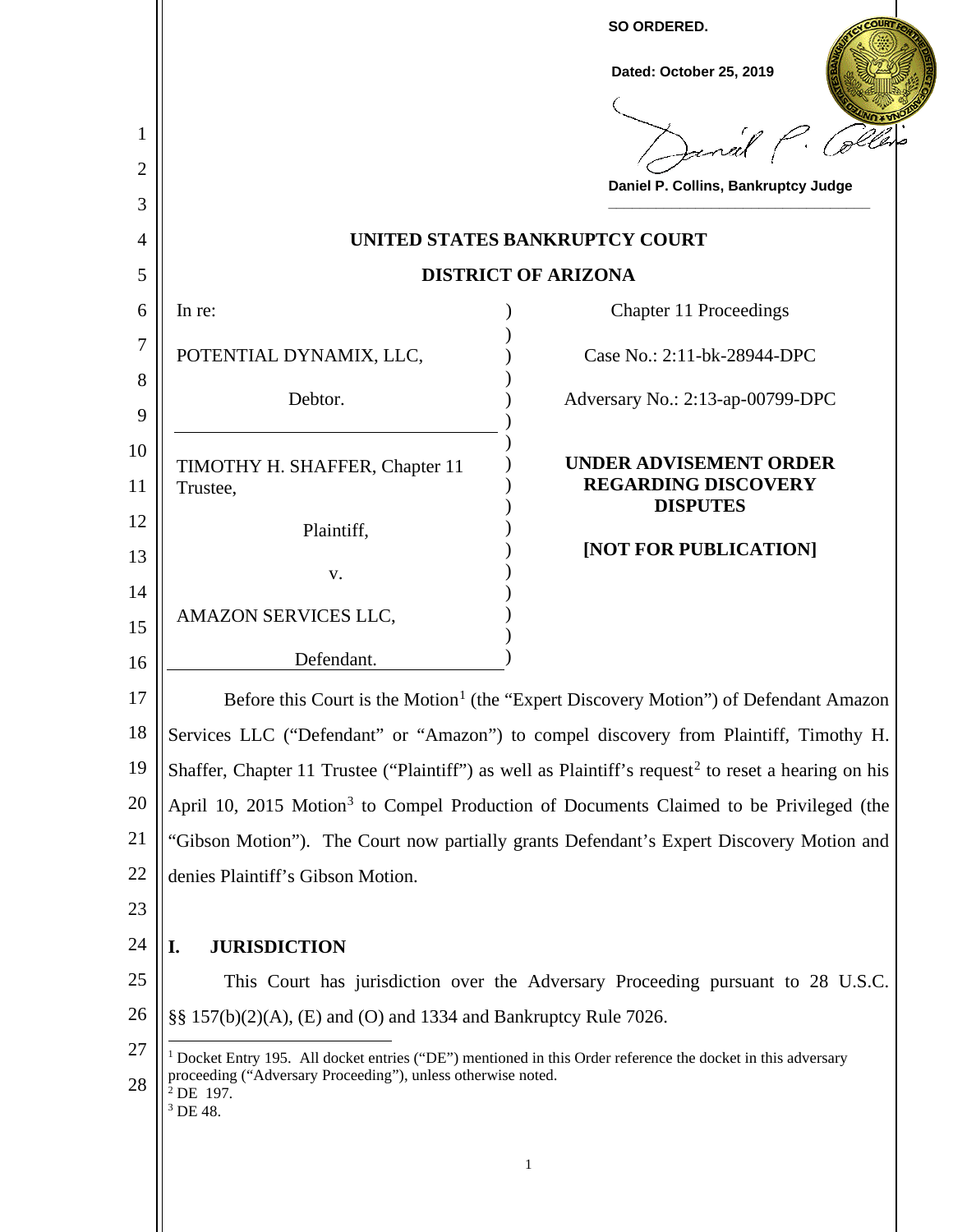#### 1 **II. BACKGROUND**

2 3 4 5 6 7 8 9 10 11 12 Potential Dynamix, LLC ("Debtor") filed its voluntary chapter 11 bankruptcy on October 13, 2011. Debtor has never confirmed a chapter 11 plan in this case. Plaintiff was appointed Debtor's chapter 11 trustee on January 27, 2012.<sup>4</sup> Debtor was allegedly, at one time, Defendant's largest volume customer. Debtor listed up to 30,000 products for sale on Defendant's internet-based platform.<sup>5</sup> On April 12, 2013, Defendant terminated Debtor's ability to sell products on Defendant's platform.<sup>6</sup> Since Defendant's platform was the principal (if not only) place where Debtor sold its products, upon Defendant's termination of Debtor's access to Defendant's platform, Debtor was instantly out of business. Debtor contested Defendant's right to deny Debtor's access to Defendant's internet platform. On September 18, 2013,<sup>7</sup> this Court entered its order, among other things, confirming Defendant's right to terminate its agreements with Debtor.

13 14 15 16 17 18 19 20 On July 9, 2013, Trustee brought this Adversary Proceeding initially alleging \$1.5 million in damages resulting from lost inventory and withheld sales revenue. On May 10, 2019, Trustee disclosed an expert report ("Morones Report") authored by Serena Morones ("Morones"). The Morones Report attempts to analyze data related to Debtor's and Defendant's transactional history between January 1, 2008 and January 31, 2014. Debtor contends that over 6.3 million transactions occurred involving Debtor and its inventory placed in Defendant's hands.<sup>8</sup> It is this transactional history between the parties that is the focus of the discovery disputes before this Court.

21

22

## **A. The Gibson Motion**

23 24 25 In the Gibson Motion, Plaintiff asks that this Court compel Defendant to turnover Defendant's internal communications that reflect the basis for Defendant's termination of its contracts with Debtor. The Gibson Motion was initially heard by this Court on July 8, 2015, but

- 26
	-
- 27 28 <sup>4</sup> Administrative DE 110.<br><sup>5</sup> Debtor's Disclosure Statement at Administrative DE 219, page 5.  $6$  Administrative DE 243, p. 1, 1, 22 <sup>7</sup> Administrative DE 364.

<sup>8</sup> DE 210, p. 14.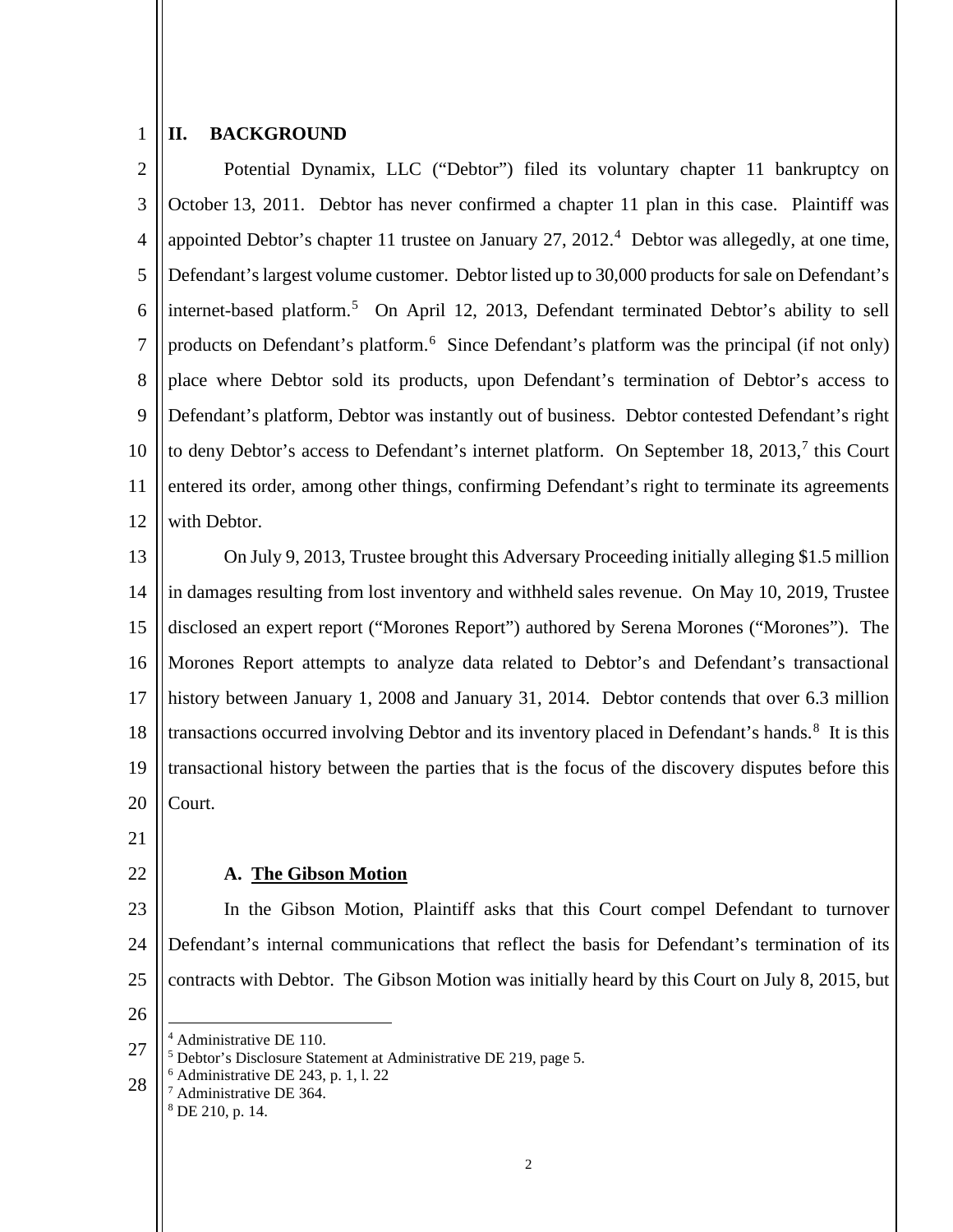1 2 3 4 5 6 was tabled because the Gibson Motion was not accompanied by the "meet and confer" certificate required by former Local Rule 9013-1(e). Plaintiff now seeks to reset a hearing on the Gibson Motion. Plaintiff attached a LR 9013-1 certificate with his motion to reset the Gibson Motion for hearing. Defendant claims Plaintiff withdrew the Gibson Motion, that Plaintiff is not entitled to the privileged documents sought and, in any event, the discovery sought is moot because this Court already found that Defendant properly terminated its contracts with Debtor.

7

8

## **B. The Expert Discovery Motion**

9 10 11 12 13 14 15 16 17 18 19 In the Expert Discovery Motion, Defendant seeks Plaintiff's production of all information that Morones considered in the preparation of the Morones Report. The Expert Discovery Motion is the culmination of a series of discovery disputes and hearings held by this Court over this past summer. Defendant cites this Court to Bankruptcy Rule 7026 as well as Defendant's 2017 and 2019 written discovery to Plaintiff and its 2019 subpoenas of Morones and Jeffrey A. Cone ("Cone"). Plaintiff counters Defendant's Expert Discovery Motion by once again noting all of what Defendant is entitled to receive under Bankruptcy Rule 7026 will be produced. Plaintiff has not committed to a date by which this production will take place. Plaintiff also contends Defendant's 2019 written discovery requests and the 2019 supboenas of Morones and Cone are barred by this Court's stipulated scheduling order. Plaintiff complains about the costs and time expenditure that will be incurred in responding to Plaintiff's discovery requests.

20 21 22 23 24 25 26 A number of the issues pertaining to the Expert Discovery Motion were resolved at this Court's October 17, 2019 hearing.<sup>9</sup> What was not resolved on October 17, 2019, were (1) Defendant's discovery demands pertaining to information considered by Morones in the preparation of her report, beyond the information supplied to her by Mr. Ashworth, (2) the Bates stamping of Plaintiff's discovery productions, (3) the costs of production as well as the fees and costs incurred by the parties in these discovery disputes, (4) what to do about Defendant's 2017 and 2019 written discovery, and (5) the 2019 subpoenas of Morones and Cone.

27

28

<sup>9</sup> See this Court's October 23, 2019 minute entry at DE 215.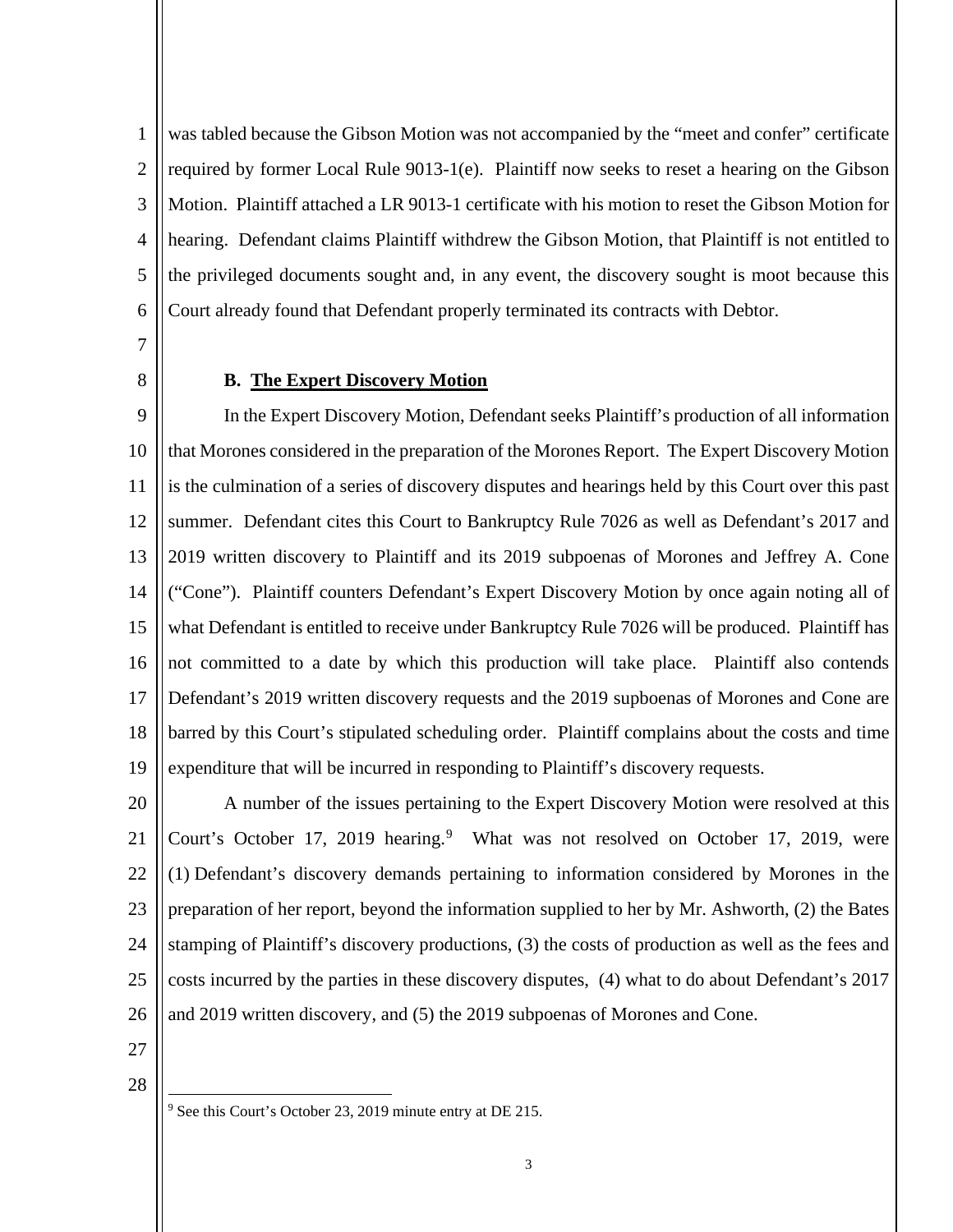#### 1 **III. FINDINGS**

# 2

## **A. The Gibson Motion**

3 4 5 6 7 8 The Gibson Motion<sup>10</sup> was filed on April 10, 2015. Defendant responded<sup>11</sup> and Plaintiff replied.12 This Court heard the matter on July 8, 2015, but did not address the substance of the parties' arguments because Plaintiff failed to file the certificate required by former LR 9013-1. Nothing happened with the Gibson Motion for the next four years. Finally, on September 9, 2019, Plaintiff filed his request<sup>13</sup> to reset the Gibson Motion for hearing. That request was accompanied by Plaintiff's counsel's LR 9013-1 certificate.

9 10 11 12 13 14 The Court is baffled by the extraordinary delay in Plaintiff re-urging resolution of the Gibson Motion. Plaintiff's recent filings do not explain why it took so long for Plaintiff to again address this issue. Nor does Plaintiff explain why he contends the Defendant waived the privilege relative to the discovery sought by Plaintiff. What Plaintiff's response<sup>14</sup> to Defendant's opposition<sup>15</sup> does clear up is that Plaintiff is only looking for a single document which is an email thread identified in Exhibit A to the Gibson Motion.

15 16 17 18 19 20 21 22 This Court now finds that, while Plaintiff did not waive or withdraw the Gibson Motion, Defendant has not waived the privilege which was properly asserted by Defendant relative to this internal Amazon communication involving Defendant's internal counsel, Gibson. This single document is covered by the attorney-client privilege. More importantly, to the extent this single document might shed light on what motivated Defendant to terminate its contract with Debtor, this issue is no longer pertinent to this Adversary Proceeding because this Court has already determined Defendant's termination of its contracts with the Debtor was properly accomplished. In other words, the Gibson Motion is moot.

- 23
- 24
- 25
- 26
- 27 28 <sup>10</sup> DE 48.<br><sup>11</sup> DE 65.<br><sup>12</sup> DE 79.<br><sup>13</sup> DE 197.  $^{14}$  DE 211<br> $^{15}$  DE 200.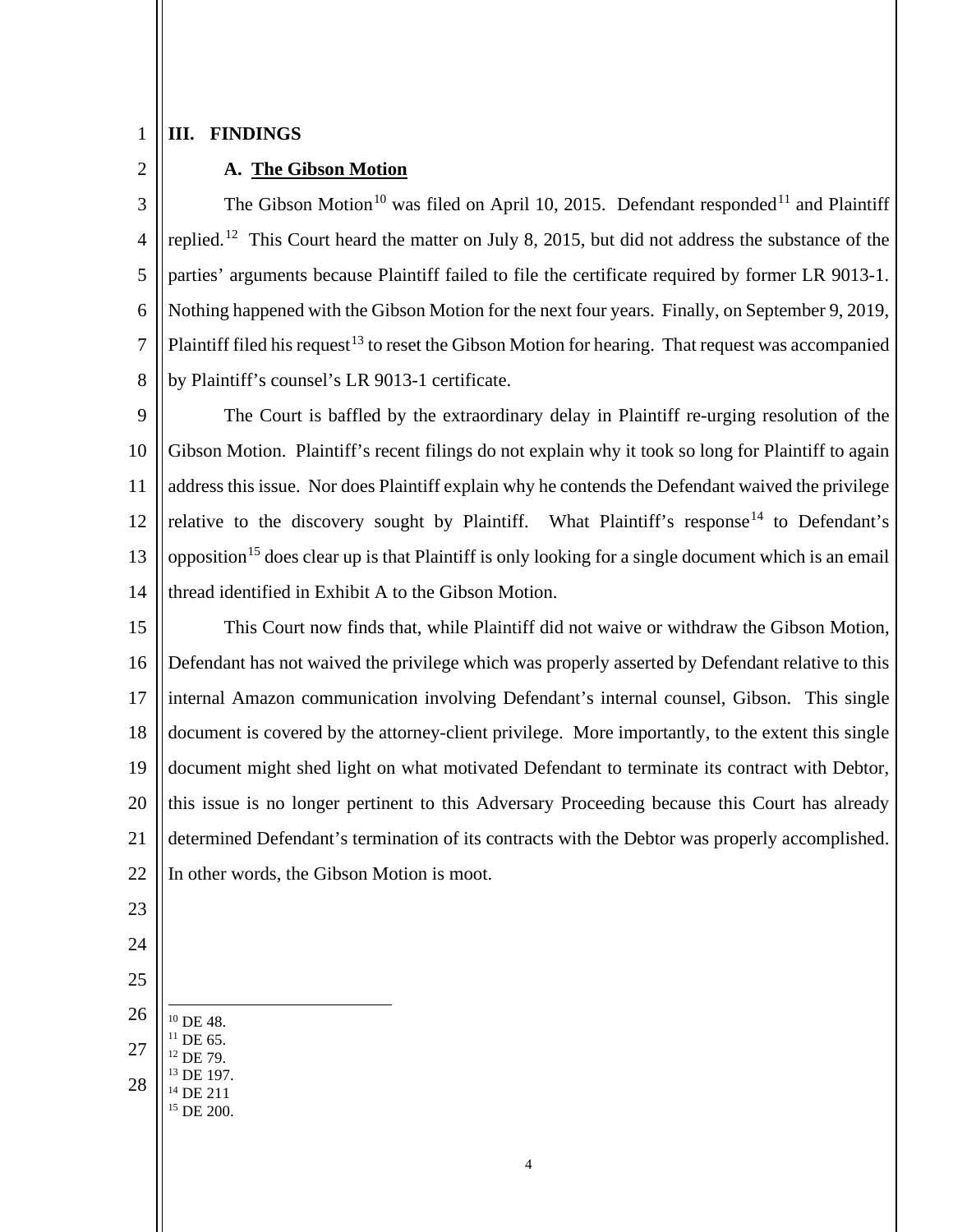| $\mathbf{1}$          | <b>B.</b> The Expert Discovery Motion                                                                                                                                                                                                                                                                                                                                                               |  |
|-----------------------|-----------------------------------------------------------------------------------------------------------------------------------------------------------------------------------------------------------------------------------------------------------------------------------------------------------------------------------------------------------------------------------------------------|--|
| $\mathbf{2}$          | Plaintiff ably identifies the seven general categories of issues subsumed within                                                                                                                                                                                                                                                                                                                    |  |
| 3                     | Defendant's Expert Discovery Motion:                                                                                                                                                                                                                                                                                                                                                                |  |
| 4<br>5<br>6<br>7<br>8 | Failure to provide documents with the Morones Report;<br>1.<br>2.<br>Amazon's Third Document Request of the Trustee;<br>3.<br>Scope of Amazon's subpoenas and document request to Morones;<br>4.<br>The cost associated with the production;<br>5.<br>The Cone Software Program;<br>6.<br>Prior production of Amazon data and QuickBooks; and<br>Deposition of Matthew Schmidt. <sup>16</sup><br>7. |  |
| 9                     | This Court's oral ruling on October 17, 2019 (memorialized by the Court's minute entry order                                                                                                                                                                                                                                                                                                        |  |
| 10                    | dated October 23, 2019 <sup>17</sup> ) resolved issue #s 5, 6 and 7, and partially resolved issue # 1                                                                                                                                                                                                                                                                                               |  |
| 11                    | (Mr. Ashworth's transmissions to Morones must be produced by Plaintiff to Defendant no later                                                                                                                                                                                                                                                                                                        |  |
| 12                    | than October 25, 2019). The Court now addresses the balance of issue #1 as well as issue #s 2,                                                                                                                                                                                                                                                                                                      |  |
| 13                    | 3 and 4.                                                                                                                                                                                                                                                                                                                                                                                            |  |
| 14                    | Rule $26(a)(2)(B)$ states:                                                                                                                                                                                                                                                                                                                                                                          |  |
| 15                    | (2) Disclosure of Expert Testimony.                                                                                                                                                                                                                                                                                                                                                                 |  |
| 16<br>17<br>18        | (A) In General. In addition to the disclosures required by<br>Rule $26(a)(1)$ , a party must disclose to the other parties the identity<br>of any witness it may use at trial to present evidence under Federal<br>Rule of Evidence 702, 703, or 705.                                                                                                                                               |  |
| 19                    | (B) Witnesses Who Must Provide a Written Report. Unless<br>otherwise stipulated or ordered by the court, this disclosure must                                                                                                                                                                                                                                                                       |  |
| 20<br>21              | be accompanied by a written report—prepared and signed by the                                                                                                                                                                                                                                                                                                                                       |  |
| 22                    | witness—if the witness is one retained or specially employed to<br>provide expert testimony in the case or one whose duties as the                                                                                                                                                                                                                                                                  |  |
| 23                    | party's employee regularly involve giving expert testimony. The<br>report must contain:                                                                                                                                                                                                                                                                                                             |  |
| 24                    | (i) a complete statement of all opinions the witness will express and                                                                                                                                                                                                                                                                                                                               |  |
| 25                    | the basis and reasons for them;                                                                                                                                                                                                                                                                                                                                                                     |  |
| 26                    | (ii) the facts or data considered by the witness in forming them;<br>(iii) any exhibits that will be used to summarize or support them;                                                                                                                                                                                                                                                             |  |
| 27                    | (iv) the witness's qualifications, including a list of all publications<br>authored in the previous 10 years;                                                                                                                                                                                                                                                                                       |  |
| 28                    | $16$ DE 210, p. 3, l. 26 through p. 4, l. 7.<br><sup>17</sup> DE 215.                                                                                                                                                                                                                                                                                                                               |  |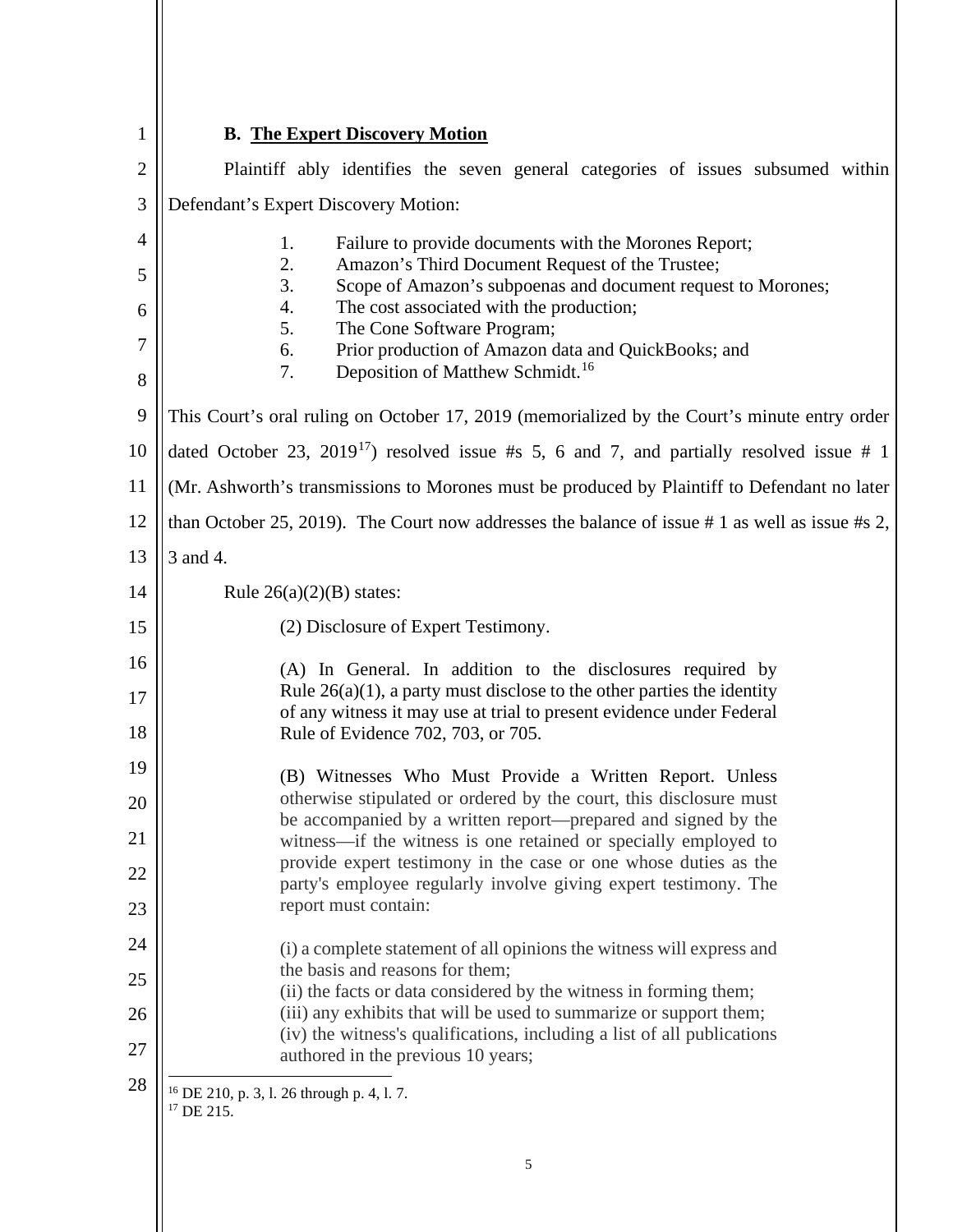(v) a list of all other cases in which, during the previous 4 years, the witness testified as an expert at trial or by deposition; and (vi) a statement of the compensation to be paid for the study and testimony in the case.

4 5 6 7 8 9 10 11 12 13 14 15 Plaintiff acknowledges he has not yet produced to Defendant all of the documentation required by this Rule. The Court already required Plaintiff to supply to Defendant, no later than October 25, 2019, all information transmitted to Morones by Mr. Ashworth. Now the Court orders Plaintiff to provide to Defendant by November 30, 2019, (1) all information transmitted to Morones by Cone in connection with her work in this Adversary Proceeding; (2) all communication and transmissions to and from Morones concerning her expert engagement in this Adversary Proceeding; and (3) everything Morones considered in connection with preparation of her expert report in this Adversary Proceeding. All of these documents must be Bates stamped. Plaintiff shall bear the costs of these document productions and the Bates stamping. However, to the extent the Morones Report considered electronic inventory records and transactional records generated by Amazon, that information may simply be identified by Plaintiff by one document number and one title and the date it was delivered to Morones by Debtor and/or Plaintiff.

16 17 18 19 20 21 As to Defendant's third document request, that is written document requests issued by Defendant in 2019, the Court hereby quashes such requests. The Court views these requests as largely duplicative of Defendant's 2017 written discovery requests. Those 2017 requests, however, must be answered by Plaintiff no later than November 30, 2019. Documents produced pursuant to these 2017 discovery requests must be Bates stamped at Plaintiff's expense, except to the extent noted in the immediately proceeding paragraph of this Order.

22

1

2

3

23 24

25

As to Defendant's 2019 subpoenas to Morones and Cone, those subpoenas are hereby quashed. The parties are directed to cooperatively work on dates for Defendant to depose Morones, Cone and/or Ashworth no sooner than 30 days after Plaintiff complies with the document production components of this Order but, in any event, no later than February 28, 2020.

26 27 28 To the extent Plaintiff seeks fees and/or costs in connection with the discovery issues addressed in this Order or the Court's October 23, 2019 minute order, such requests are denied. Plaintiff is largely responsible for the failure to produce discovery requested by Defendant and

6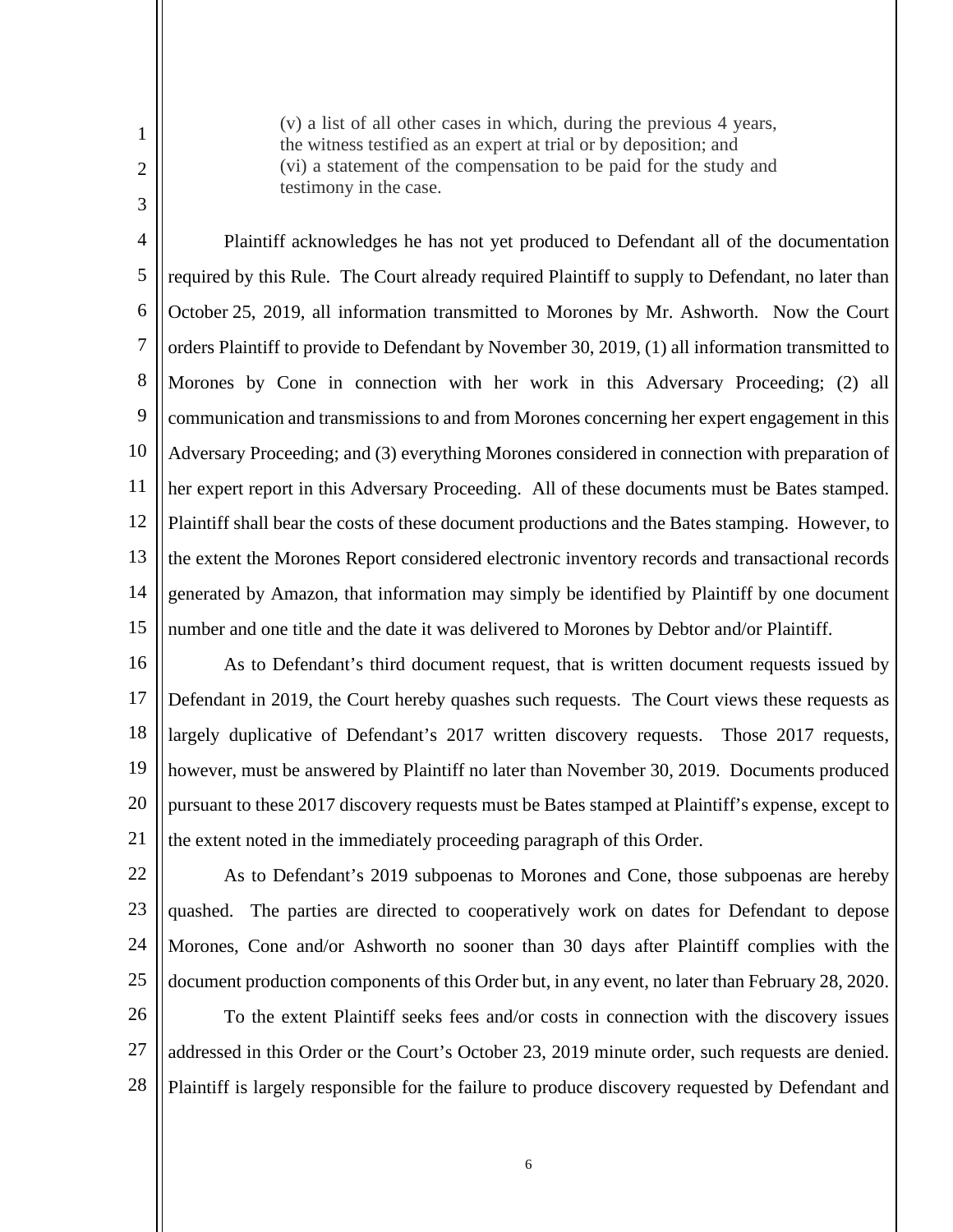1 2 3 4 will not now be rewarded for such failures. To the extent Defendant seeks an award of fees or costs in connection with the discovery issues addressed in this Order or the Court's October 23, 2019 minute order, the Court hereby orders that such issues shall abide the final disposition of this Adversary Proceeding.

5 6 7 8 9 10 11 12 13 In responding to Defendant's 2017 discovery requests, should Plaintiff believe those requests are overly broad or opaque, Plaintiff may find it useful to be guided by the greater discovery specificity supplied in Defendant's 2019 discovery requests. In the event Plaintiff believes Defendant's 2017 discovery requests impermissibly seek privileged documents or other information, Plaintiff must provide Defendant a written privilege log in accordance with Rule 26(b)(5) no later than November 30, 2019. Should Plaintiff fail to timely and fully respond to Defendant's 2017 discovery requests and/or fail to comply with this Order or the Court's October 23, 2019 minute order, the Court will entertain a written motion by Defendant seeking to bar admission of the Morones Report.

14 15 16 17 18 19 20 21 22 23 24 Finally, this Court is mindful that the parties in this Adversary Proceeding have repeatedly violated orders of this Court and have disregarded the Local Rules of the U.S. Bankruptcy Court for the District of Arizona. To the extent pleadings filed hereafter by the parties exceed the page limits set forth in Local Rule 9013-1, the Court shall ignore all material in excess of the page limitations. To the extent pleadings are filed untimely, they shall be stricken from the record. To the extent the parties fail to adhere to the scheduling order currently in effect (or as hereafter modified), this Court shall entertain a written motion from the non-offending party seeking an appropriate sanction against the offending party. Should any party seek relief from any deadlines imposed by this Court or by the Bankruptcy Rules or Local Rules, the Court will consider such relief only if such request is reduced to writing and filed with this Court prior to the expiration of the deadline in question.

25

26 **IV. CONCLUSION**

27 28 Based on the foregoing, the Court hereby denies the Gibson Motion and hereby partially grants the Expert Discovery Motion.

7